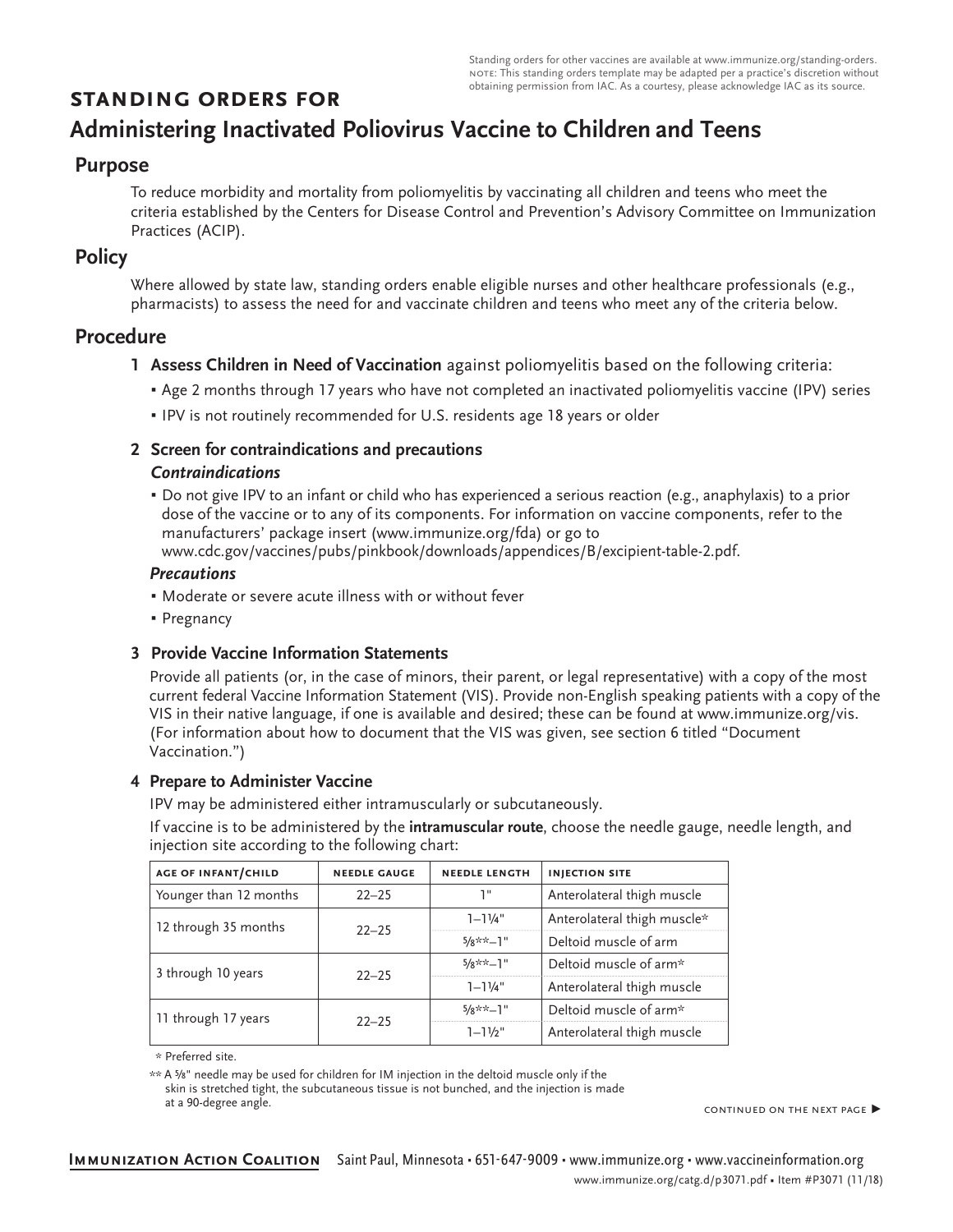If vaccine is to be administered by the **subcutaneous route**, use the needle gauge, needle length, and injection site according to the following chart:

| <b>NEEDLE GAUGE</b> | <b>NEEDLE LENGTH</b> | <b>INJECTION SITE</b>                                                        |
|---------------------|----------------------|------------------------------------------------------------------------------|
| $23 - 25$           | 5/8"                 | Fatty tissue over triceps or fatty tissue<br>over anterolateral thigh muscle |

**5 Administer IPV vaccine,** 0.5 mL, via the intramuscular (IM) route or subcutaneous (Subcut) route, , according to the following tables:

#### *Schedule for routine vaccination*

| <b>VACCINE AND DOSE</b><br><b>NUMBER</b> | <b>RECOMMENDED</b><br><b>AGE FOR THIS</b><br><b>DOSE</b> | <b>MINIMUM AGE</b><br><b>FOR THIS DOSE</b> | <b>RECOMMENDED</b><br><b>INTERVAL TO</b><br><b>NEXT DOSE</b> | <b>MINIMUM</b><br><b>INTERVAL TO</b><br>NEXT DOSE |
|------------------------------------------|----------------------------------------------------------|--------------------------------------------|--------------------------------------------------------------|---------------------------------------------------|
| IPV#1                                    | 2 months                                                 | 6 weeks                                    | 8 weeks                                                      | 4 weeks                                           |
| IPV#2                                    | 4 months                                                 | 10 weeks                                   | 8 weeks–14 months                                            | 4 weeks                                           |
| IPV#3                                    | $6-18$ months                                            | 14 weeks                                   | 6–12 months                                                  | 6 months                                          |
| $IPV #4^{2,3}$                           | 4–6 years                                                | 4 years                                    |                                                              |                                                   |

**note:** For individuals who failed to complete the schedule as stated above, do not start over. Simply follow the schedule in section #5.

#### *Schedule for catch-up vaccination*

| <b>NUMBER OF PRIOR</b><br><b>DOCUMENTED</b> | MINIMUM INTERVAL <sup>1</sup> BETWEEN DOSES OF IPV<br>STARTING FROM THE MOST RECENT DOSE GIVEN |                  |                          |  |
|---------------------------------------------|------------------------------------------------------------------------------------------------|------------------|--------------------------|--|
| <b>DOSES</b>                                | <b>DOSE 1 TO DOSE 2</b>                                                                        | DOSE 2 TO DOSE 3 | DOSE 3 TO DOSE $4^{2,3}$ |  |
| Unknown                                     | 4 weeks                                                                                        | 4 weeks          | 6 months                 |  |
|                                             | 4 weeks                                                                                        | 4 weeks          | 6 months                 |  |
|                                             | 4 weeks                                                                                        | 4 weeks          | 6 months                 |  |
|                                             |                                                                                                | 4 weeks          | 6 months                 |  |
|                                             |                                                                                                |                  | 6 months                 |  |

#### **notes**

- 1 In the first 6 months of life, use minimum ages and intervals only for travel to a polioendemic region or during an outbreak.
- 2 If a child received 4 or more doses before the 4th birthday (e.g., in a combination vaccine), an additional dose is still necessary after the 4th birthday and at least 6 months after the previous dose.
- 3 If a child or teen has received a 3rd dose at age 4 years or older, a 4th dose is not necessary as long as there is a 6-month interval between doses 2 and 3.

## **6 Document Vaccination**

Document each patient's vaccine administration information and follow-up in the following places:

*Medical record:* Record the date the vaccine was administered, the manufacturer and lot number, the vaccination site and route, and the name and address and, if appropriate, the title of the person administering the vaccine. You must also document, in the patient's medical record or office log, the publication date of the VIS and the date it was given to the patient. Note that medical records/charts should be documented and retained in accordance with applicable state laws and regulations. If vaccine was not administered, record the reason(s) for non-receipt of the vaccine (e.g., medical contraindication, patient refusal). Discuss the need for vaccine with the patient (or, in the case of a minor, their parent or legal representative) at the next visit.

*Personal immunization record card:* Record the date of vaccination and the name/location of the administering clinic.

*Immunization Information System (IIS) or "registry":* Report the vaccination to the appropriate state/local IIS, if available.

CONTINUED ON THE NEXT PAGE ▶